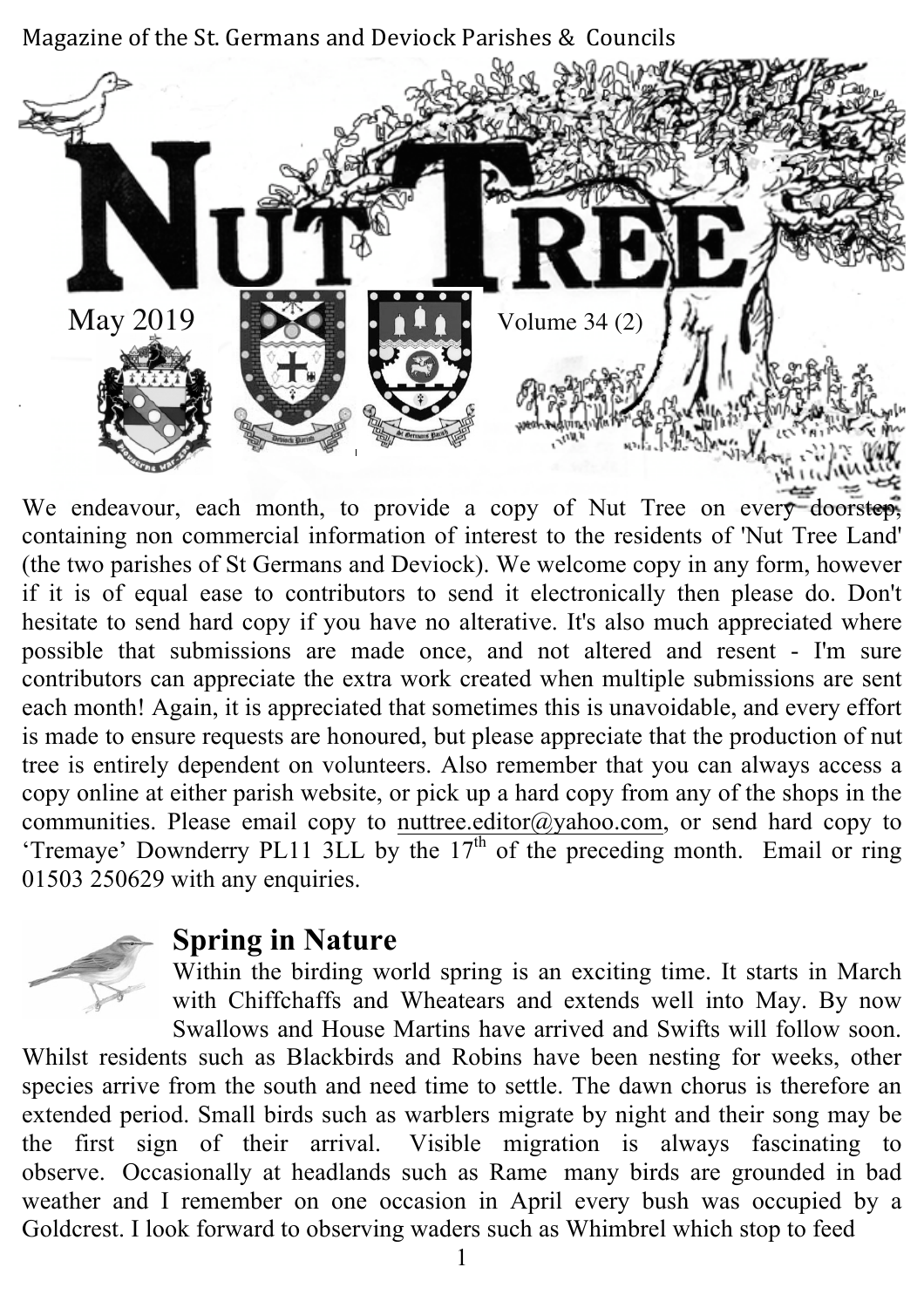amongst seaweed on the beach. They may be disturbed by walkers but quickly return further along the coast. Some stop off at farmland and golf courses too. Gannets and Manx Shearwaters can be observed offshore on lengthy feeding trips, whilst a passing skua may be on its way north to Scotland or beyond. There is an overlap too with wintering birds such as Great Northern Divers that remain offshore well into May and even later before their return to Iceland . Alan Payne

#### **From the Parishes - Deviock Parish Deviock Parish Council - Notice of Casual Vacancies**

Notice is hereby given that by reason of resignations two vacancies have occurred among the members of the Parish Council. There is one vacancy in Downderry Ward and one in Seaton Ward. Any person willing to fill either of these vacancies should apply to the Clerk in writing / email (address below) on or before Friday  $17<sup>th</sup>$  May 2019. The applicant's name must appear on the current register of the Voters List or the applicant should during the whole of the twelve months preceding the relevant date have resided in or within three miles of the parish or the applicant's only place of work during the whole of the twelve months preceding the relevant date is in the parish. The applicant must not be debarred from standing as a Councillor.

PUBLIC elections cannot be held until the year 2021 but for the interim period the present sitting Councillors may co-opt to fill the vacancy.

#### **MEETING DATES MAY 2019: -**

Parish Council Meeting  $(A.G.M.)$ : 9<sup>th</sup> May 2019, 7.30 pm ANNUAL PARISH MEETING: 16<sup>th</sup> May 2019 (Revised Date), 7.30 pm Planning Committee:  $23<sup>rd</sup>$  May 2019, 6.30 pm (if required), All at Downderry Methodist Church.

**Downderry Memorial Gardens** A group of gardening volunteers meet once a month on Saturday mornings  $10 \text{ am} - 12 \text{ noon}$  to help maintain and improve these gardens which are a great local asset. Please come along and join in. The List of Dates for 2019:  $-11$ <sup>th</sup> May;  $15$ <sup>th</sup> June;  $20$ <sup>th</sup> July;  $17$ <sup>th</sup> August;  $14$ <sup>th</sup> September &  $12$ <sup>th</sup> October.

**Deviock Parish Council Loan Fund** The Council provides interest free loans (up to £1,000) to local organisations for specific projects (subject to terms and conditions). Please contact the Clerk or one of the councillors if your organisation thinks it could benefit from this service.

#### **Recent Grants made by Deviock PC**

- 1) Up to £150 towards cost of plants and planters for Bridge Road Car Park, grass verge, Seaton
- 2) Up to £250 to Downderry & Seaton W.I. towards cost of plants and gardening items for the Broads Yard Car Park flower bed, Downderry.
- 3) £50 contribution to production and printing of the 2019 CHAT Directory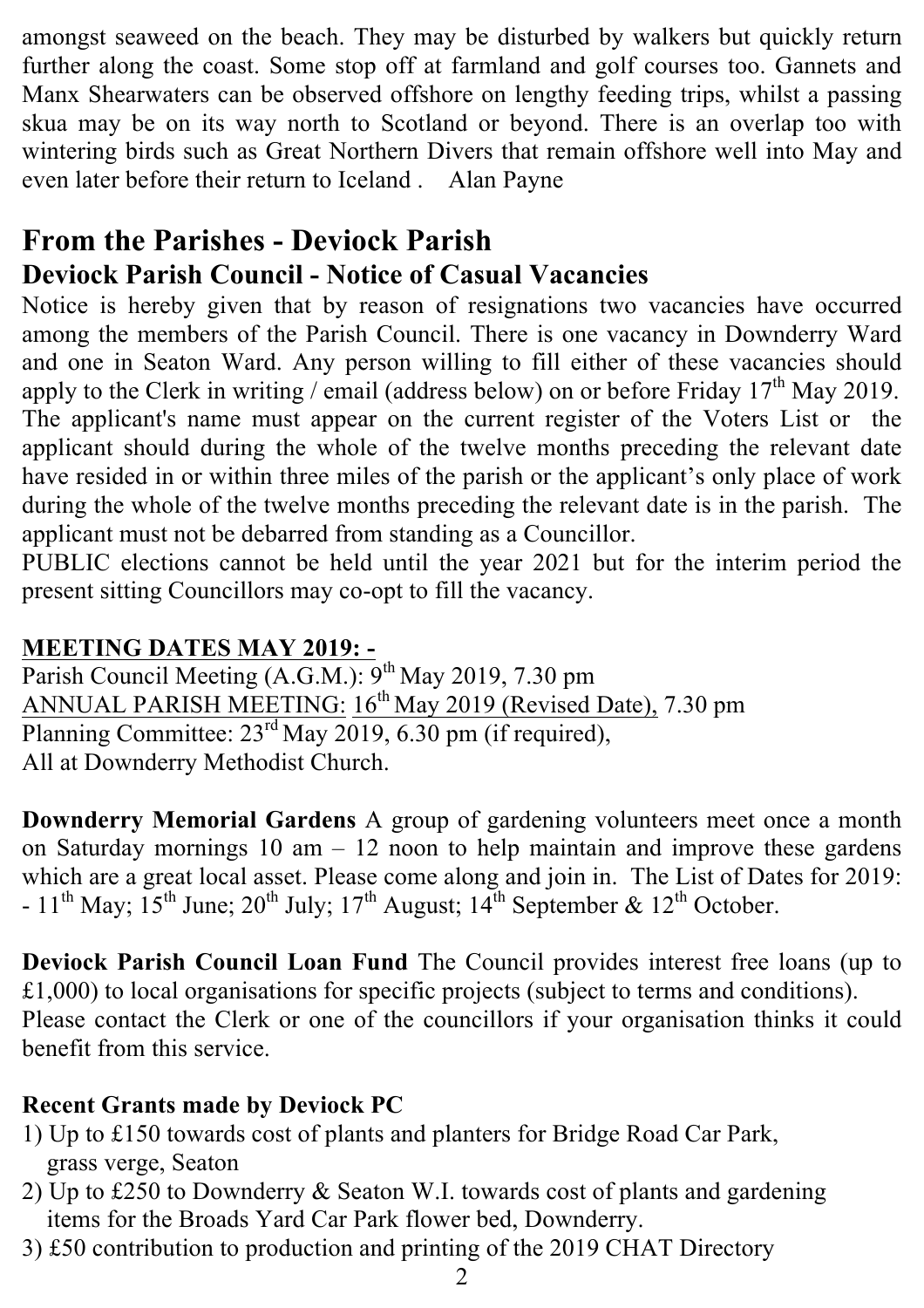#### **Temporary Road Closure, Downderry**

Brenton Road, Downderry - 14th to 20th May 2019 (19:00 to 07:00) Contact: South West Water, Tel: 0344 346 2020

The Deviock Parish Office is at:- The Vestry, St. Nicolas Church, Main Road, Downderry PL11 3LE Tel. No. 01503 250 052 clerk.deviockpc@btinternet.com Opening hours are:-Wednesdays: 2pm – 4pm, Thursdays: 9am – 12 noon Check out: www.deviockparish.org.uk (Agendas and Minutes are on the website)

#### **St. Germans**

Doctor's Lane in St Germans is now repaired and is open again.

The flooding at Budges Shop is being addressed, at present Cornwall Highways are proposing the use of CCTV cameras to identify the problem.

A big thank you to everyone who attended our traffic consultation meetings at Tideford and Polbathic. (St Germans yet to come at the time of writing). Parking and excessive speed are recurring issues. It is difficult to cross the main road safely at Polbathic, and at Tideford the busy A38 is a real problem. Both villages have houses on each side of the road, and yet a car park on only one side.

Anyone catching a bus has to cross the road for one leg of their journey. How can crossing the roads be made safer?

We are collating all your comments and proposals and will bring them to the attention of the Highways authorities where appropriate, and do what we can to try to solve some of the problems.

Finally, we were very sorry to lose our friend and fellow councillor Avril Gowring, who died in March. Avril was an enthusiastic member of the council who will be much missed. There is now a vacancy for a new councillor in Polbathic ward.

Next Parish meeting is on 20th May at Polbathic Hall, 7pm. Please contact our clerk Emily if there is any issue you would like to see on the agenda.

## **News from Cornwall - Jesse Foot**



At April's Full Council meeting, Cornwall Councillors voted to support CORNWALL a South East Cornwall regeneration package investing in a number of **COUNCIL** 

projects around our lovely part of Kernow. This investment into South East Cornwall is long overdue and to be welcomed. The package includes commitments to invest in and seek further funding into some very exciting projects that will bring a variety of benefits to our communities including significant funding for Flood Defences at Looe, Cattle Market Regeneration at Liskeard, the Tamar River Links project investigating maritime strategy and river links between Saltash, Torpoint & Rame Peninsula, a South East Cornwall network of cycling and walking trails, and the Kerdroya Project. The benefits to residents from these schemes will help deliver on the following priorities for Cornwall Council: Homes for Cornwall, Green and Prosperous Cornwall, Connecting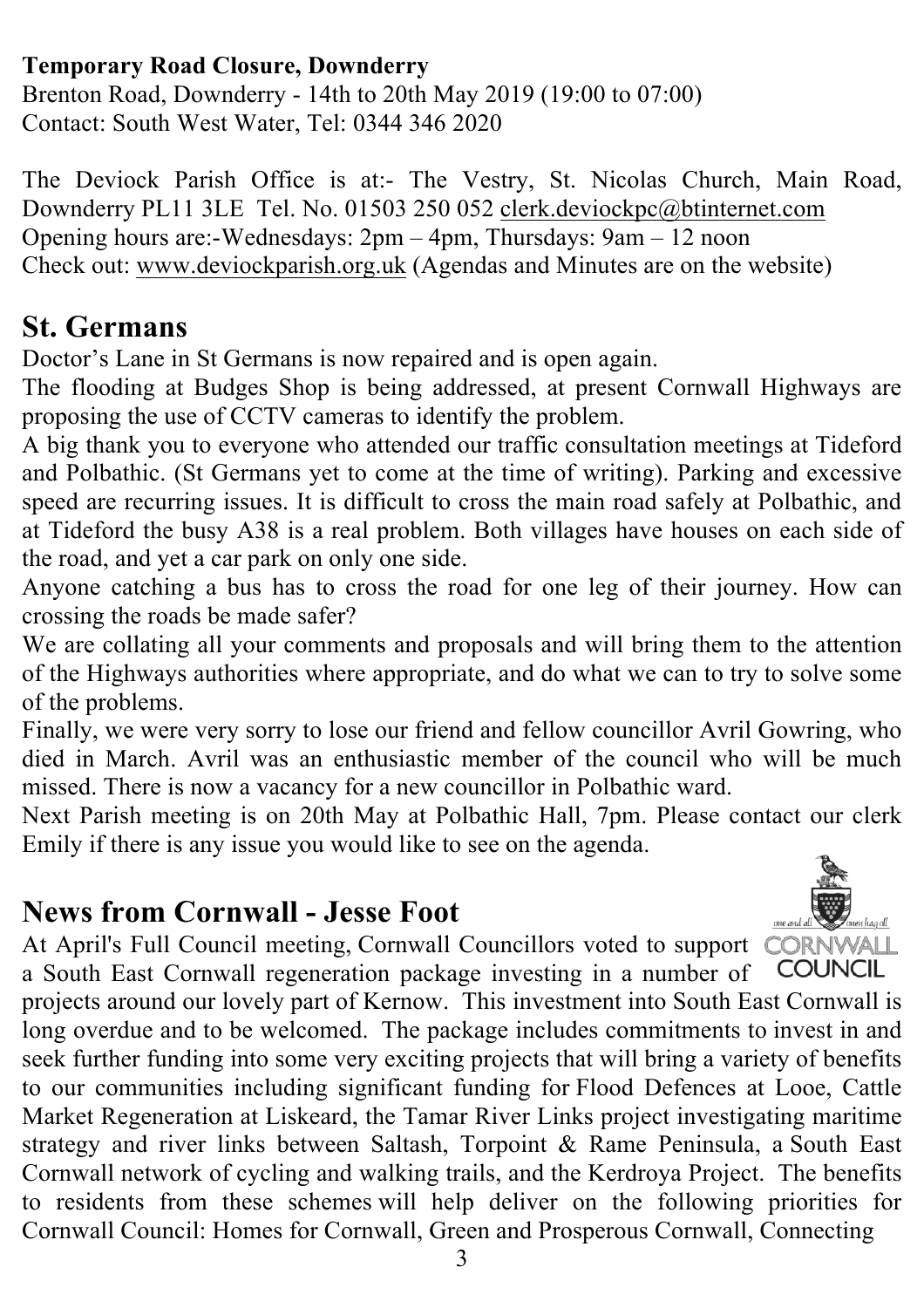Cornwall and a Healthier Cornwall. While I am supportive of all of these schemes and look forward to seeing them delivered, I hope this package is only the beginning of investment in our area that will bring benefits for many years to come like the Kerdroya Project. 2019 marks the 60th anniversary of Cornwall Area of Outstanding Natural Beauty designation, and, inspired by the rock art labyrinths at Rocky Valley, Tintagel the Kerdroya project aims to celebrate this. "Kerdroya is both a physical celebration of this important milestone with our partners and with the communities of our 12 AONB sections as well as an opportunity to celebrate one of the most special aspects of what makes Cornwall's AONB landscape so special – the humble Cornish hedge." That's right the Cornish Hedge! Some of our Cornish hedges are believed to be over 4000 years old and are still being used for their original purpose. Cornish Hedges have ecological, cultural, and historical significance. From May to September 2019, a series of events around Cornwall celebrate the Cornish hedge with free day-long Cornish Hedging taster sessions. I managed to attend the first of these sessions in Lansallos. The project celebrates unique Cornish Hedging techniques across the AONB areas encouraging visitors to venture into Cornwall ending up with a final Cornish Hedge labyrinth at Colliford Lake (yet to be constructed but planning approved). If you are interested in taking part in one of the sessions alongside a master Cornish Hedger, helping create something that will last thousands of years please contact kerdroya@goldentree.org.uk, bring your Cornish Shovel and lump hammer! If I may assist with anything Cornwall Council related, please get in touch on 07449372274 or jesse.foot@cornwallcouncillors.org.uk. Enjoy the May Flowers, Gwella, Jesse -

#### **Simple Ways to Help Protect our Planet**

It's been really wonderful to see our parish councils leading the way in declaring a climate emergency. Collectively their declarations will mean a greener, cleaner future for all of us. And

there are many ways we can support our councils. One of the most important things for wildlife is to have corridors; places where they can move freely from one haven to the next. This means long grass, pollinator friendly plants, a mix of trees, shrubs and bushes, water and food all year round. Can you make your garden a wildlife haven?

Importantly this also means using no sprays. Nature has a great way of balancing itself, given time. Ladybirds will eat aphids, birds will tackle snails, frogs will eat slugs. Areas of long grass will provide cover for small mammals, and in turn attract owls. A small hole in your garden fence will give hedgehogs the ability to extend their territory and a log pile will provide them with shelter.

Now that our parishes have declared a climate emergency, we can look forward to longer grass verges, and all the additional interesting wildlife that comes with it; moths, butterflies, dragonflies, hoverflies, frog hoppers. Take a magnifying glass and sit for a while, you'll be amazed at what you see.

The living graveyards project is a fine example of what happens when nature is left to its own devices. I was at Hessenford churchyard last spring and felt overcome with how

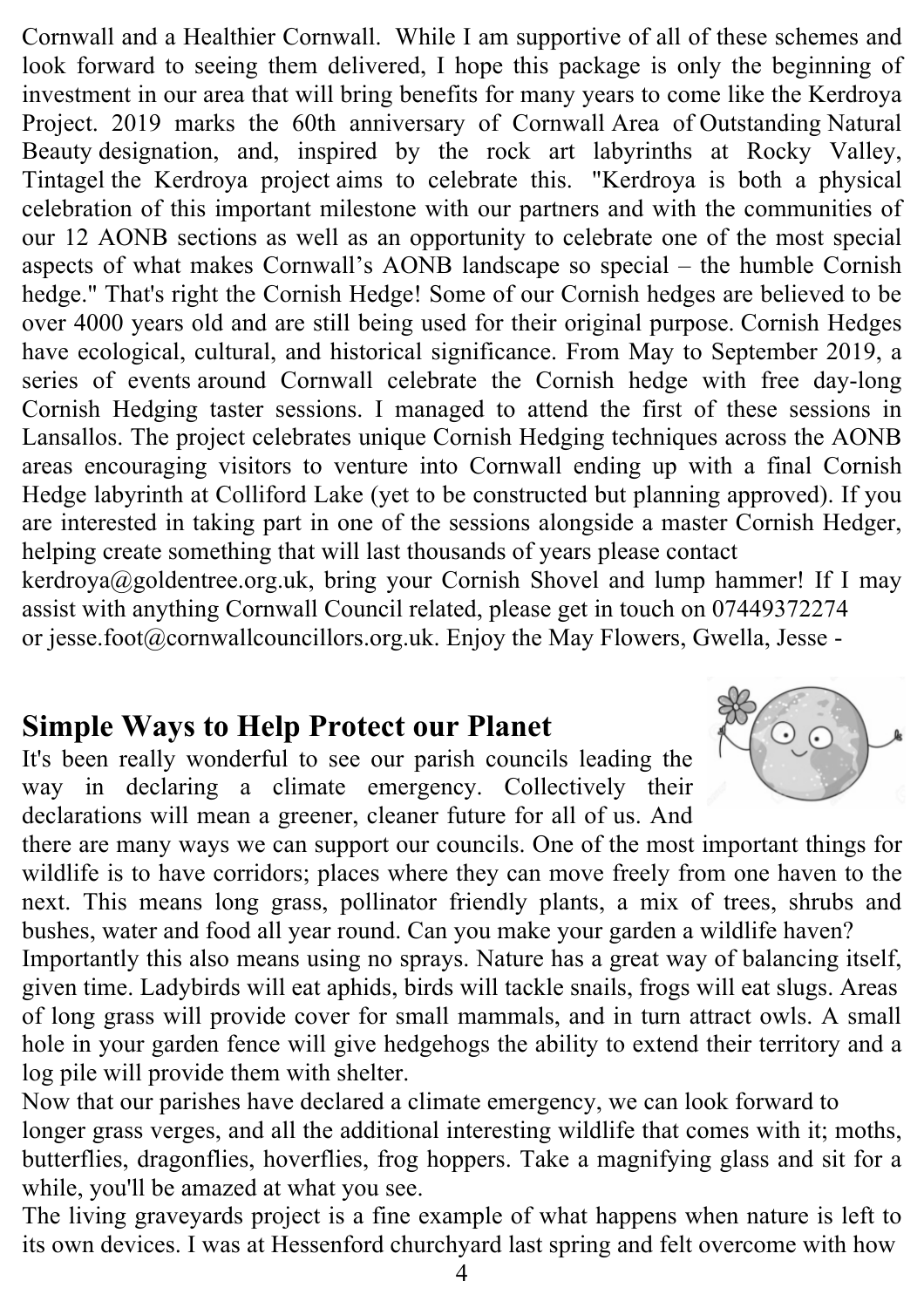beautiful it was; filled with primroses, red campions, bluebells and many other wild flowers. So let's embrace the wild, take time to enjoy slow things, of which we are enormously blessed in this area; the sea, streams, rivers, beaches, and all the many life forms with which we are lucky enough to share our planet.

On a tangent (and I make no apologies for repetition on this one), there are few better ways of saving the planet than staying local. The less money spent, the less miles travelled, the smaller our carbon footprint becomes. Spending money within your community will keep it vibrant; slower forms of travel, such as walking and cycling, have the added bonus of lots of social interaction along the way. And a big thank you to Deviock and St Germans councils for all the great work they do. L.S.

## **Save the Chidren Soup and Pud lunch 11th May**

Come along on Saturday 11th May for a Coffee morning/soup and pud lunch in St Nicolas Church, there will also be the usual raffle and sales tables with a variety of plants, preserves and other treasures.



# **Summer Charity Party**

Sandra from Rockley promotes a Summer Charity Party Saturday  $8<sup>th</sup>$  June 7pm 'til late Live music/Disco/Raffle/bar and snacks @ Downderry and Seaton Village Hall Rocksea, a dance band and special guests. £5 on the door in aid of: The Air Ambulance, Cornwall Hospice, Parkinson's UK

# **St Germans Thursday Club**

Our March 28th and April 11th meetings were well-attended; with thanks to both our speakers. Visitors are always welcome; watch for our quite assorted posters.

On March 28th, fashions from Kernow Mill were on display, and the complications of marketing were presented in a most fascinating and colourful talk by Julie Bishop. Julie began as a window-dresser, when it was the Mill Shop; she is now the Marketing Manager. We are most fortunate to have such a well-stocked emporium in our neighbourhood. The afternoon was enjoyed by all. The talk on April 11th by Philip Stansfield, founder and owner of the Cornish Cheese Company was very entertaining, and informative. The samples of Cornish Blue and Cornish Nanny, blue cheeses were very tasty, really appreciated, and were purchased by most all of us. Later there was a speculative tasting of the cheeses in our village shop. Yummy! Our May 9th trip to Liskeard /Looe by branch-line train is fully booked, but there may be last minute cancellations. Members please note:- pick-up time at the triangle will be 1:30 pm. May 23rd we will go to The Bungalow in Crafthole for afternoon cream-tea, a perennial favourite with Thursday Club. (pick-up 2:30 pm at the triangle) Contact Trish Gregory 230697. Non-members may book for outings; priority to members, of course. Membership is still only £10 a year.

Chairperson - Brenda Crago 01752- 85119 Report-SmC- 230106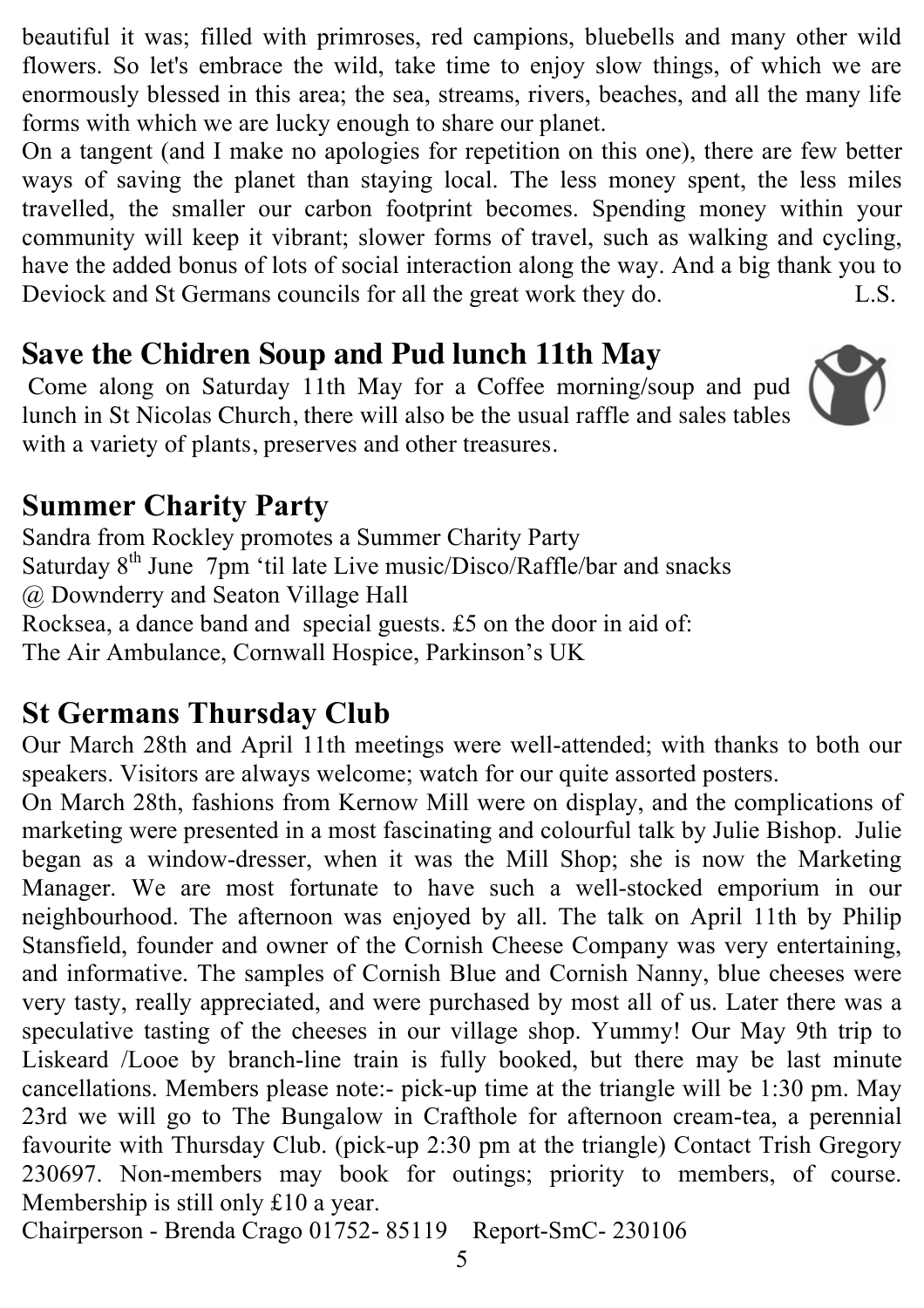## **St. Nicolas Church**

There will be no May Soup and Pud Lunch in St Nicolas Church due to a shortage of helpers, the next lunch will be Saturday July  $13^{th}$ .

#### **Fisherman's Mission**

The annual door to door (H2H) collection in Hessenford for the Fishermen's Mission, AKA Royal National Mission to Deep Sea Fishermen (RNMDSF), will take place 11- 24 May 2019. This is earlier than usual as henceforth it will be brought forward from September/October to the lighter months in consideration of the potential risk to householders opening their doors to a stranger on the darker evenings. A donation envelope will be left at every house without a "No Cold Callers" sign and a volunteer will call to collect it within a few days.

Not everybody will either wish or be able to support this charity. If this applies to you, please leave the envelope in a prominent position outside or return the envelope empty to the collector. This will save the collector's time and avoid their calling at your house repeatedly if you are not at home.

No resident of Cornwall can really be in any doubt about either the dangers facing the people working in the fishing industry or of the vital work of the Fishermen's Mission. If any encouragement to donate is needed however, please take time to visit: http://www.fishermensmission.org.uk/ Every contribution helps and a taxpayer can donate the tax they have paid on it already, at no extra cost, by completing the gift aid form on the envelope. David Cormack 01503 240749

# **M.A.D. Spring Fever**



Hall on **Saturday May 18th 2019, 7.30pm till late**. Music Around Deviock are pleased to bring you the big sound of Cornish Groove Collective performing classic funk, soul and Motown tunes, and Kenoby, a Plymouth-based duo who play uplifting, beachy, surfy sing-along tunes with great harmonies.

Tickets available on door: adults £5, under-16s £2, under-12s free. Anyone under 16 must be accompanied by a responsible adult of over 21. Food and licensed bar available, no alcohol to be brought into the hall.

*Cornish Groove Collective is the performing big band which grew out of DCM, our local community music project which brings together musicians of all ages and always welcomes new members! (More info at www.deviockcommunitymusic.co.uk.) This is the first of a series of events by MAD to raise money for the Cornwall Air Ambulance New Heli Appeal.*

**www.musicarounddeviock.co.uk**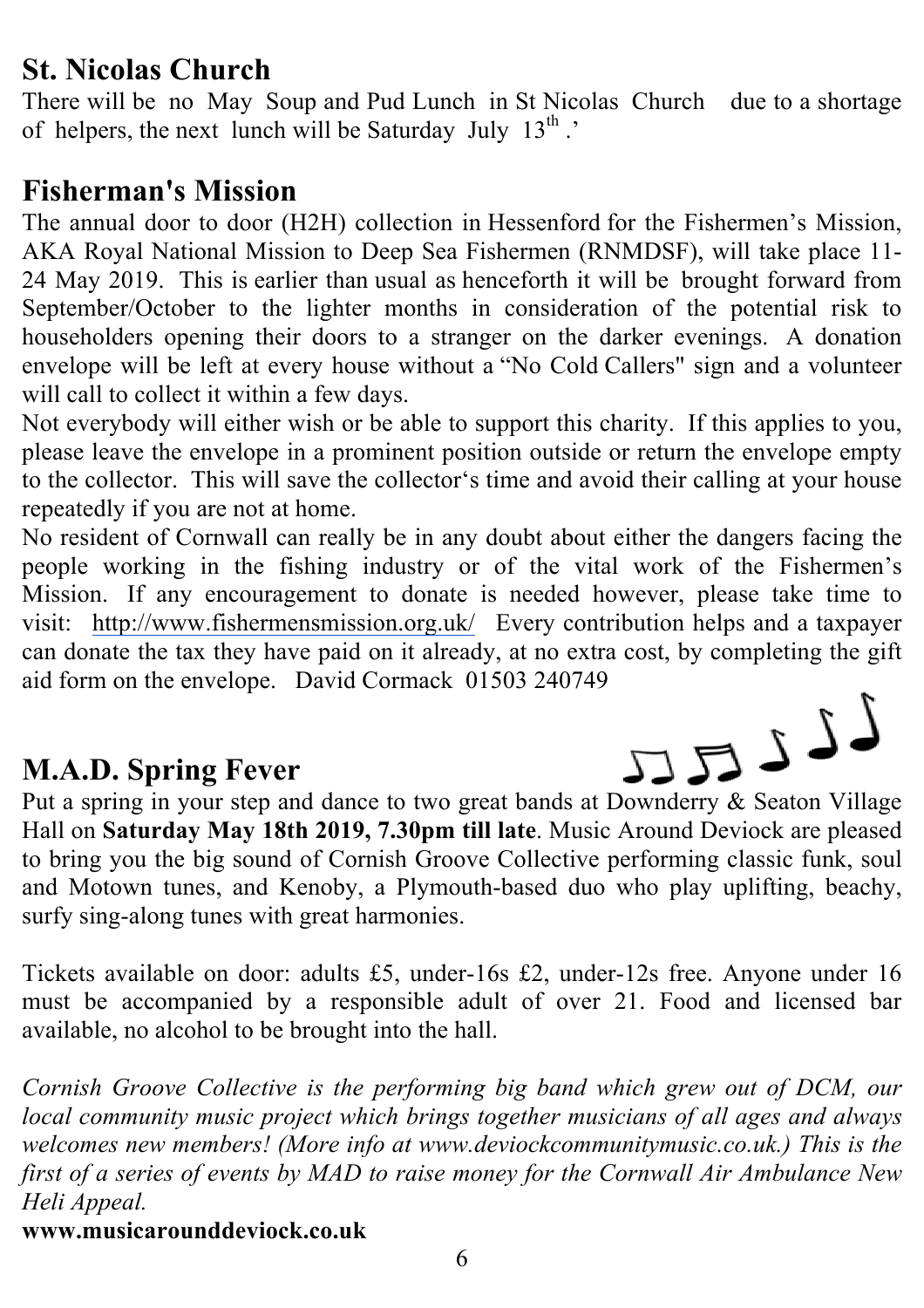# **Downderry and Seaton Village Hall Events**

Now is the time to start planning your garden so it will be full of colour for when the sun comes out and your salads will include lots of home grown goodies. There will be lots to choose from at our **SUMMER PLANT SALE** on **Friday 3rd May from 7pm to 8pm**. You can also buy plants at our **COFFEE MORNING** on **Saturday 4th May from 10am to 12 noon** and enjoy a biscuit with a drink of tea or coffee while you decide what to buy. All are welcome, including well behaved dogs on leads.

Join us at our **BIG BREAKFAST** on **Saturday 18th May, 10am to 1pm**. Enjoy a hearty breakfast and pick up a bargain on the Bric-a-Brac and Book Stall.

Eye's down it's **BINGO** time. Join us **every Thursday in May** for a fun evening. Doors open at 6.30pm for a 7.30pm start. Drinks and snacks can be purchased and there's always a great raffle.

**ART & CRAFT SHOW 2019, 27th July to 4th August.** Time is running out if you want to book a table at this annual and very popular event. Closing date for booking tables is **Friday** 17th May. Go to our website (www.downderryandseatonvillagehall.co.uk) where you will find details and a booking form, or contact Keith or Mandy Smith on 01503 250412.

**GARDEN and PRODUCE SHOW, Saturday 10th August**. If you live within a ten mile radius of Deviock School and whether you are a grower, arranger, crafter, photographer, writer or cook and no matter your age or expertise, it's now time to start planning what you will enter, that is, if you haven't already started. There are a wide range of classes to choose from for adults and children. The full list and rules can be found on our website (www.downderryandseatonvillagehall.co.uk), posters in the Village Hall or contact Steve Brunning on 01503 250459 email me@stevebrunning.co.uk for a copy. Nominations are now open for the **Residents' Association Cup** for the best managed garden in a manner appropriate to the site. Also **The Vittle Shied** for the best Window Box or Hanging Basket. Any villager may nominate a Garden, Window Box or Hanging Basket; simply obtain the owner's permission and then give details to any committee member, post in the Village Hall post box or complete the online form on our website (www.downderryandseatonvillagehall.co.uk) by 10th July. They will be judged between the 17th and 24th July.

## **Downderry and Seaton Carnival July 2019**

Summer is just around the corner and that means it's nearly Carnival time. We are looking for a boy or girl under the age of 16 to become our **Carnival Monarch for 2019** and lead the parade in an open top car on Sunday 7th July. So don't delay parents, for more information and the nomination form, go to to our



website (www.downderryandseatonvillagehall.co.uk). Closing date for nominations is **Monday 27th May 2019**.

You could be the first winner of our **Carnival Golf event** which will take place on **Friday 12th July** at Whitsand Bay Golf Club. For more information and to reserve a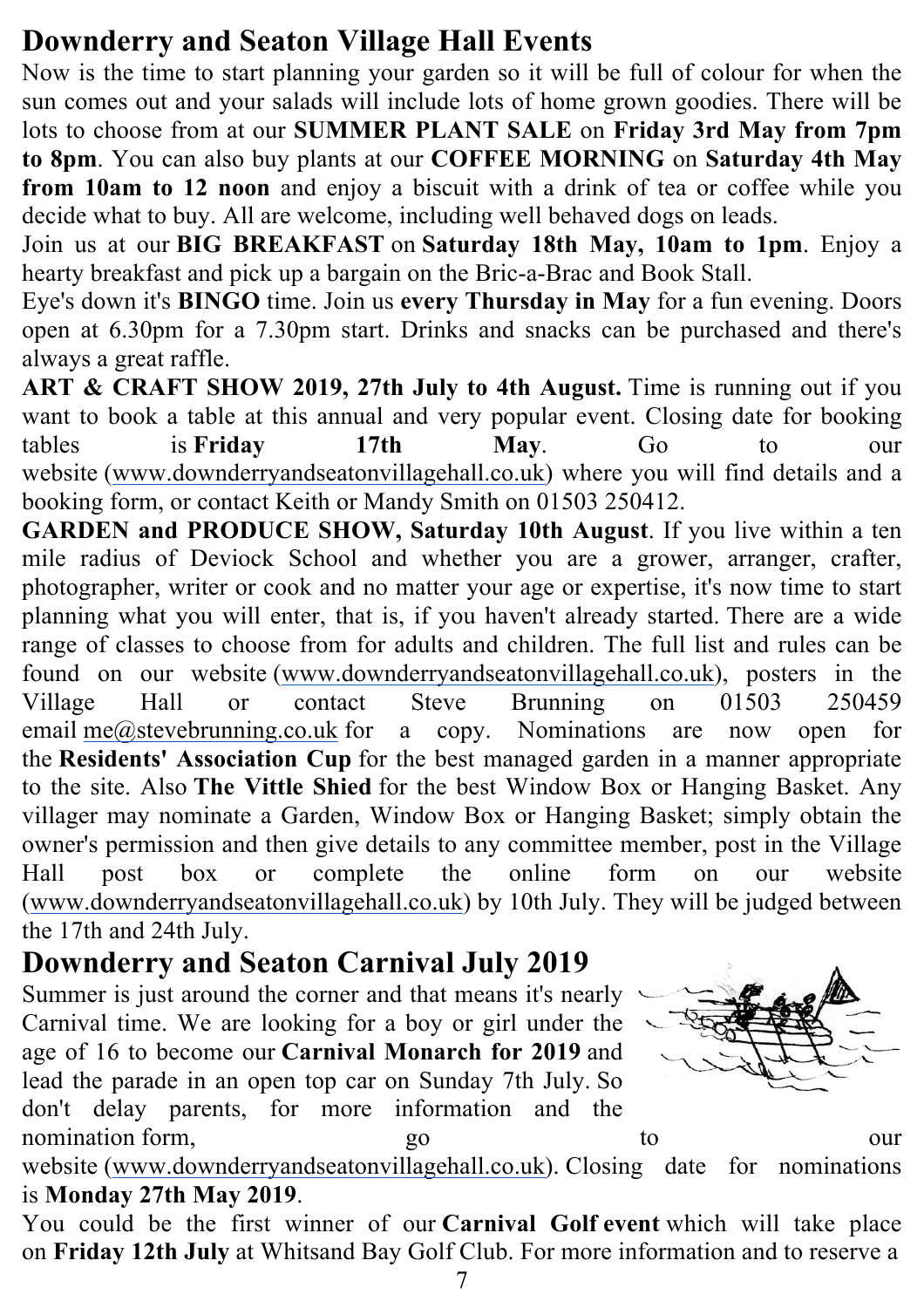place, contact Keith Smith on 01503 250412.

Other dates for your dairy - Picking of the Carnival Monarch (**1st June**), Crowning of

the Carnival Monarch followed by children's entertainer (**29th June**), Coffee Morning (**2nd July**), Adult Bingo (**4th July**), Children's Bingo and Disco (**5th July**), Family Treasure Hunt (**6th July**), Carnival Day Parade followed by BBQ, Bar, refreshments, stalls, bouncy castle and face painting (**7th July**), Quiz (**12th July**) and to end it all Beach BBQ following the Raft Race (**13th July**).

As details are finalised, they will be added to our website (www.downderryandseatonvillagehall.co.uk) and posted on Facebook.

All proceeds for the above events go to the Village Hall.

## **Butterfly Garden**

The next working party is 13th May 10-12.30ish - always the second Monday of the month, so put them in your diarys. We are there most dry



Mondays, so come along another Monday if you can't make the working party - my phone number is 250293, if you'd like to check before you come. Welcome to Vivienne, who has joined us, and started to work on the back part of the garden. The primroses have been looking lovely for over a month now, and with the hedge trimmed right back at the front, they can be seen by a lot more visitors. The volunteers have put a lot of work into that area, to "unclog" them, and it looks like it's paying off. The bindweed, and "sticky stuff" weed is starting to come through, so it needs to be dug and pulled, and we are also planting a few more shrubs and plants, to "freshen" it up a bit. We have chippings to put down, and more things to do than would fit on a list, so any help would be wonderful. And if you are just out for a stroll, you can go in any time for a wander around. Enjoy the Garden. Heather 250293

# **St Germans Priory - The Winding World**

Friday 10th May 2019

Performance starts 7.30pm doors open at 7.00pm

Originating from a local tale about a baby found in the snow, in a Cornish cove, THE WINDING WORLD, is a love story told through words, poetry, songs and music.

Annamaria Murphy is a writer with Kneehigh theatre and BBC Radio 4

Wine will be available £3 per glass fruit juice will also be available.

Tickets £10 Adults, £7 under 18's available from www.crbo.co.uk. 01726879500

also available from St Germans Community shop

# **Celebration**

Tim and Tina invite friends and acquaintances to afternoon tea on May 23rd , 2.30-4.30 in St Nicolas Church, to celebrate Tina's big birthday and 50 happy years living in Downderry. Thanks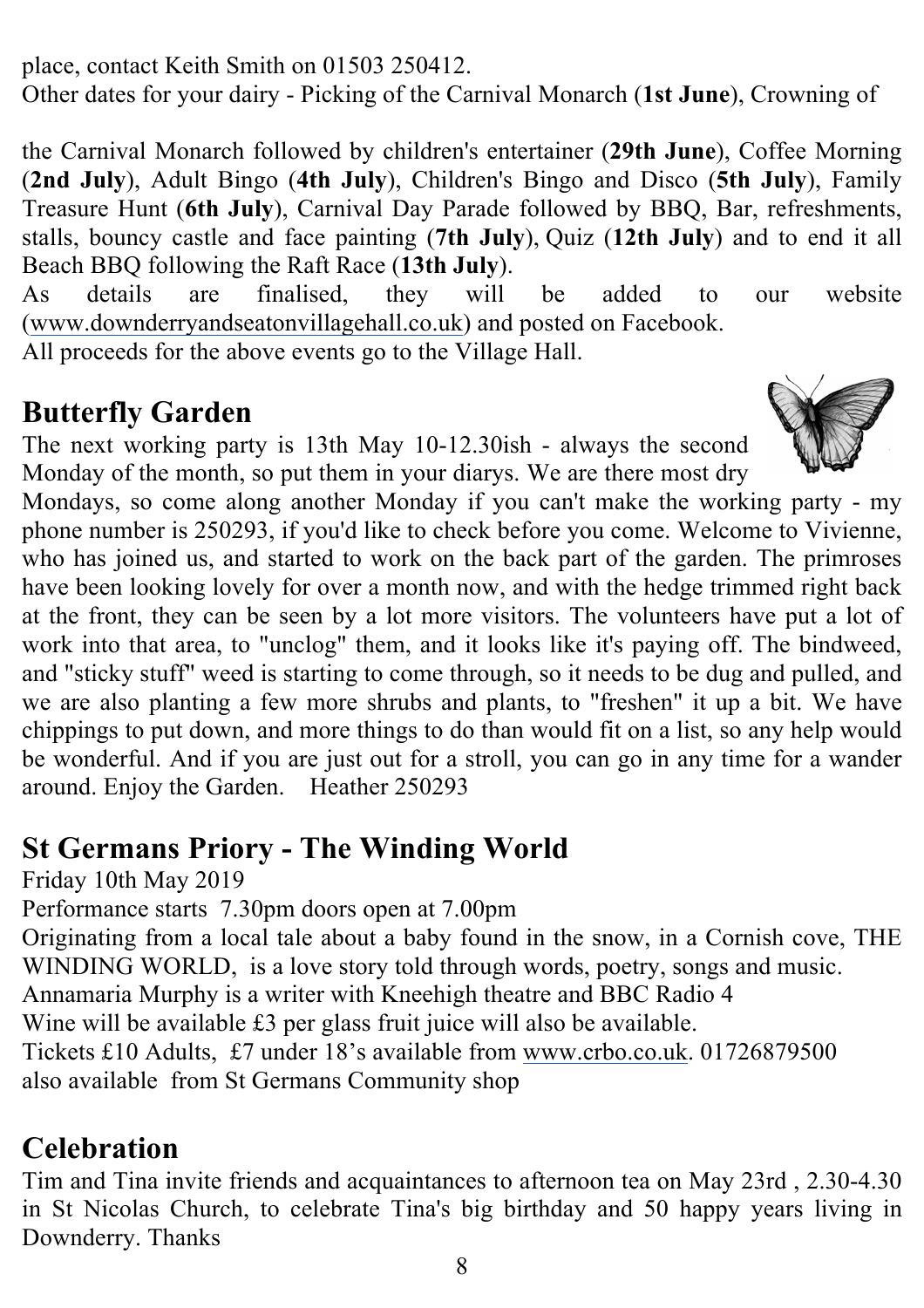# **Hessenford WI**

As we expected our talk by Sarah Cummings on behalf of the charity "Medical Detection Dogs ", whose patron is the Duchess of Cornwall, did not disappoint. Their research is based on a dog's ability to detect minute odour traces created by diseases.They train dogs to detect signs of illness and infections in breath, urine and sweat samples and are aiming to assist scientists in the development of electronic systems (E noses) that will give an earlier detection of some cancers and neurological diseases. The charity also train Medical Alert Assistance dogs which can give an early warning alert of an emergency situation. An extremely interesting and informative talk. Our next meeting is Tuesday 7th May when we will be discussing the two Resolutions ahead of the NFWI Annual Meeting in Bournemouth in June.



## **Downderry and Seaton Women's Institute**

The main aim of the Women's Institute is to provide educational opportunities for women. We are now putting more emphasis on this in our Centenary year. There has never been a better time to become a Women's Institute member here in Downderry and Seaton.

As a full Women's Institute member you will also be able to attend all our affiliated groups (Craft and Singing) for free. That's a £10 saving per year\*. In addition you will have all the benefits of membership of the Cornwall Federation and the National Federation of Women's Institutes (NFWI) see https://www.thewi.org.uk/

\**Current annual membership cost £42 per year so non-members pay £52 to attend the affiliated groups with none of the benefits that members have.*

**Monthly meeting** 14<sup>th</sup> May will look at the NFWI resolutions and will give members the opportunity to discuss these campaigning issues.

**Craft group** 21<sup>st</sup> May will enable you to make a "Dorset button" – gorgeous little gems to delight the eye.

**Gardening group** Great News!!! We have been awarded £250 by Deviock Parish Council to buy plants and shrubs for the garden at Broads Lane that we tend. We are very grateful to the Council for this contribution to help us with the work we do in the community.

Next meeting 25<sup>th</sup> May Broads Lane Car Park at 10.00 am to 12.00 noon. Just bring along some gardening equipment and money for coffee afterwards.

Singing group 28<sup>th</sup> May will be back in the Zone.

**Date for your Diary: Photography on the beach** 25th June. Teaming up with Woolacotts of Liskeard once again, we will be offering a splendid evening on Downderry beach learning more about our cameras followed by a simple BBQ. This is an open event for which there will be a charge. Please contact Sue Dobinson for more information on the Photography evening on 01503250325

For all other enquiries, please phone Maura Swabey 01503250322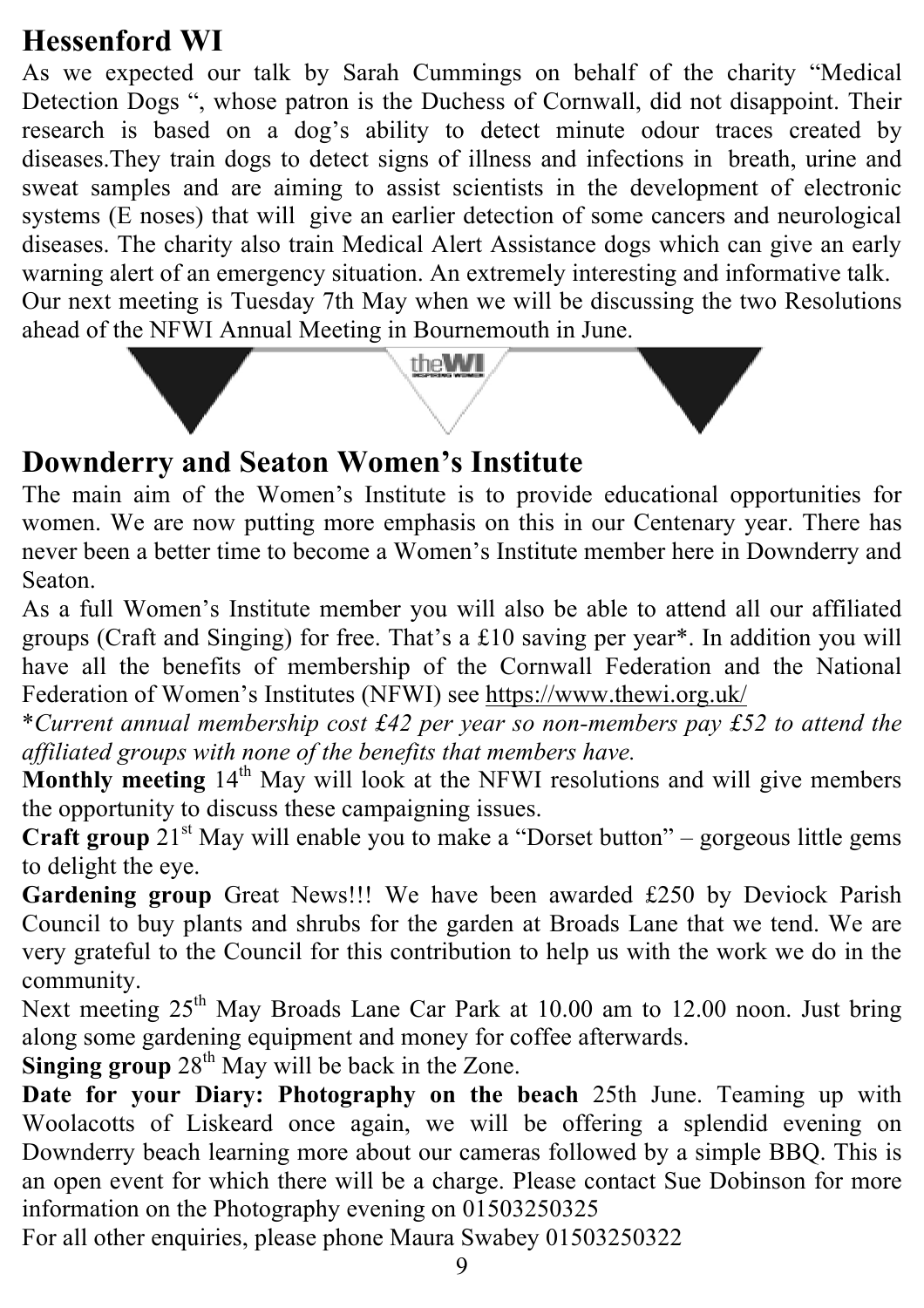## **Downderry and Seaton Community Bus**



| <b>DATE</b>                                                            |     | <b>DESTINATION</b>                                              | <b>DEPART</b> | <b>LENGTH</b>    | <b>FARES</b>  |               |  |
|------------------------------------------------------------------------|-----|-----------------------------------------------------------------|---------------|------------------|---------------|---------------|--|
|                                                                        |     |                                                                 |               | STAY             | <b>SINGLE</b> | <b>RETURN</b> |  |
| May                                                                    |     |                                                                 |               |                  |               |               |  |
| Thursday                                                               | 2   | Liskeard                                                        | 9.30 am       | 2 Hours          | £1.90         | £2.60         |  |
| Monday                                                                 | 6   | Looe                                                            | 11.30am       | 4 Hours          | £1.50         | £2.10         |  |
| Tuesday                                                                | 7   | Plymouth                                                        | 9.30 am       | 4 Hours          | £2.70         | £3.90         |  |
| Thursday                                                               | 9   | Liskeard                                                        | 9.30 am       | 2 Hours          | £1.90         | £2.60         |  |
| Friday                                                                 | 10  | Tavistock                                                       | 9.30 am       | 4 Hours          | £3.60         | £5.15         |  |
| Saturday                                                               | 11  | <b>Trago Mills</b>                                              | 2.00 pm       | 2.25 Hours       | £3.00         | £3.40         |  |
| Tuesday                                                                | 14  | Plymouth                                                        | 9.30 am       | 4 Hours          | £2.70         | £3.90         |  |
| Wednesday                                                              | 15  | <b>TRURO</b>                                                    | 9.30 am       | 4 Hours          | £4.60         | £6.20         |  |
| Thursday                                                               | 16  | Liskeard                                                        | 9.30 am       | 2 Hours          | £1.90         | £2.60         |  |
| Friday                                                                 | 17  | Fowey - Daphne du                                               | 9.30 am       | 4 Hours          |               | TBA           |  |
|                                                                        |     | <b>Maurier Festival</b>                                         |               |                  |               |               |  |
| Friday                                                                 | 17  | Coffee Morning + 300 club, Village Hall, 10.30-12.00 noon £1.00 |               |                  |               |               |  |
| Tuesday                                                                | 21  | Plymouth                                                        | 9.30 am       | 4 Hours          | £2.70         | £3.90         |  |
| Thursday                                                               | 23  | Liskeard                                                        | 9.30 am       | 2 Hours          | £1.90         | £2.60         |  |
| Tuesday                                                                | 28  | Plymouth                                                        | 9.30 am       | 4 Hours          | £2.70         | £3.90         |  |
| Thursday                                                               | 30  | Liskeard                                                        | 9.30 am       | 2 Hours          | £1.90         | £2.60         |  |
| June                                                                   |     |                                                                 |               |                  |               |               |  |
| Monday                                                                 | 3   | Looe                                                            | 11.30am       | 4 Hours          | £1.50         | £2.10         |  |
| Tuesday                                                                | 4   | Plymouth                                                        | 9.30 am       | 4 Hours          | £2.70         | £3.90         |  |
| Thursday                                                               | 6   | Liskeard                                                        | 9.30 am       | 2 Hours          | £1.90         | £2.60         |  |
| Friday                                                                 | 7th | <b>CORNWALL Show</b>                                            | 9.15 am       | ticket price TBA |               | £5.00         |  |
| Saturday                                                               | 8   | <b>Trago Mills</b>                                              | $2.00$ pm     | 2.25 Hours       | £3.00         | £3.40         |  |
| Tuesday                                                                | 11  | Plymouth                                                        | 9.30 am       | 4 Hours          | £2.70         | £3.90         |  |
| Thursday                                                               | 13  | Liskeard                                                        | 9.30 am       | 2 Hours          | £1.90         | £2.60         |  |
| Friday                                                                 | 14  | FALMOUTH - Sea                                                  | 9.30 am       | 4 Hours          |               | TBA           |  |
|                                                                        |     | <b>Shanty Festival</b>                                          |               |                  |               |               |  |
| Tuesday                                                                | 18  | Plymouth                                                        | 9.30 am       | 4 Hours          | £2.70         | £3.90         |  |
| Wednesday                                                              | 19  | <b>TRURO</b>                                                    | 9.30 am       | 4 Hours          | £4.60         | £6.20         |  |
| Thursday                                                               | 20  | Liskeard                                                        | 9.30 am       | 2 Hours          | £1.90         | £2.60         |  |
| Friday                                                                 | 21  | Coffee Morning + 300 club, Village Hall, 10.30-12.00 noon £1.00 |               |                  |               |               |  |
| Tuesday                                                                | 25  | Plymouth                                                        | 9.30 am       | 4 Hours          | £2.70         | £3.90         |  |
| Thursday                                                               | 27  | Liskeard                                                        | 9.30 am       | 2 Hours          | £1.90         | £2.60         |  |
| Friday                                                                 | 28  | <b>TOTNES</b>                                                   | 9.30 am       | 4 Hours          | £4.10         | £5.70         |  |
| TO BOOK SEATS TELEPHONE DOWNDERRY (01503) 250611 Mon-Fri 9.00am-5.00pm |     |                                                                 |               |                  |               |               |  |
|                                                                        |     | Under 5's to be accompanied by a responsible adult.             |               |                  |               |               |  |

#### **Downderry and Seaton Community Bus 300 club**

Wonderful to see so many people at the coffee morning held on Good Friday in Downderry and Seaton Village Hall. The draw was made for the 300 club, the results being 1st. No.153 Carol Tavener 2nd. No. 74 Keith Bonham 3rd. No. 101 Mike and Jules Green. However, 10 members have not paid to date, please ensure you give your subs to Jo Woodley before the next coffee morning to be held in the hall on FRIDAY MAY 17th. Thank you, JO WOODLEY (01503250489)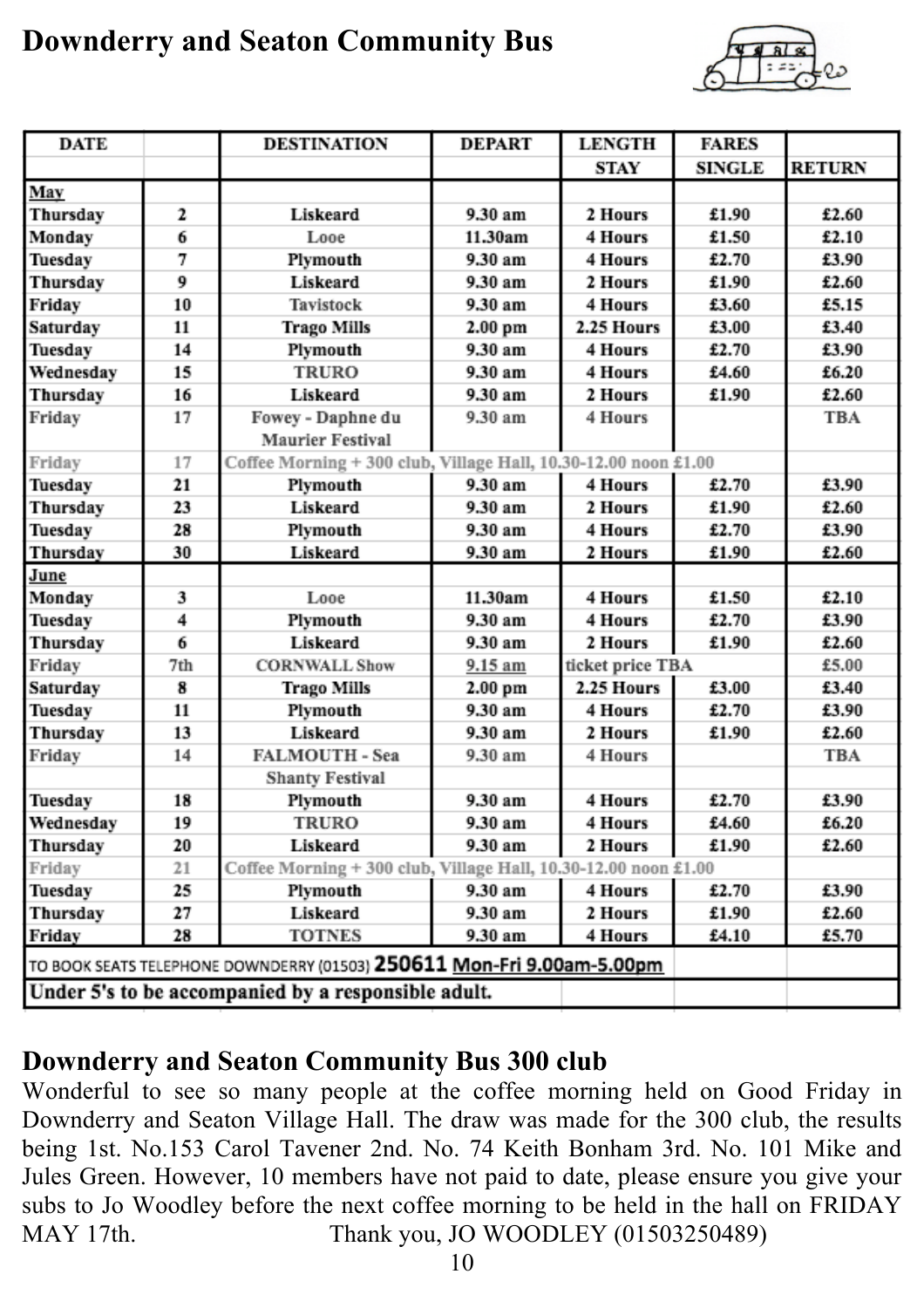#### **The Zone - A Fresh Expression of the Methodist Church in Downderry. The Chapel by the Sea**

The service for May is Sunday 12th at 6pm and will be taken by our Superintendent the Reverend Jonathan Budd. There will be refreshments after the service. We welcome everyone to join us.

#### **Welcome to a St Nicolas School, Downderry update!**

During the Spring term...The scientists in **Nursery & Reception** conducted some very cool and intriguing experiments during British Science Week that included; discovering how static electricity is made and making raisins 'dance.' The children took great joy in taking their experiments around the other classes, showing them off to everyone! The writing produced by some of our youngest children this term has been fantastic- the children in Key Stage 2 couldn't believe it was written by children so young!

The monkeys of **Year 1 & 2** met the monkeys at Newquay Zoo this term during their day trip at the beginning of the second half of term. They also got up close with the penguins as a hook for their writing text. Year 2 also performed a special version of 'Baby Shark' in front of a real-life baby shark during their sleepover at Plymouth Aquarium. A particular favourite for the **Year 3 & 4** crew this term was watching a performance of 'Matilda The Musical' live at the Theatre Royal in Plymouth. This included a morning workshop at TR2 where they met some of cast and crew to try on some costumes and props and find out how a hit stage musical is produced. (Coming out of the theatre at 6.00pm to find out it had been snowing for the last 2 hours was quite exciting too!) The professors of **Year 5 & 6** had an exciting scientific adventure in Bristol this term when they visited the 'We The Curious' museum. They spent the day wearing lab coats and became forensic scientists, analysing blood samples and evidence in a real life crime lab- the KFC & Burger King visit on the way home was the main thing they talked about when they got back though! We also had a Literacy and Technology learning day in the Apple Store, Drake Circus followed by a climb to the top of Smeatons Tower. We have had lots of sporting successes this term and have taken part in many different tournaments, some of which we qualified to represent East Cornwall in. We took part in the Sportshall Athletics Qualifier event in Saltash, the Grass Track Cycling event in Liskeard and many more. The team certainly enjoyed their celebratory milkshake at Route 38! We were also very proud of the children who qualified to take part in the Cornwall Games, securing positions in the top 20 of the whole of Cornwall! All of our children have taken part in a series of gymnastics lessons at Zero Gravity in Saltash, exploring the equipment and spending lots of time swinging over the foam pit. We have a very busy Summer term planned including residential trips to Cardiff, London & Dorset as well as an end of year trip to Harry Potter World! Finally, next term, we will be beginning our transition arrangements for new children starting in September 2019. Our 'Planned Admission Number' is 15 however, we have 18 new Reception children joining the St Nics family this year. We look forward to welcoming them. Mr Jake Imrie (Head of School) St Nicolas CofE Primary School.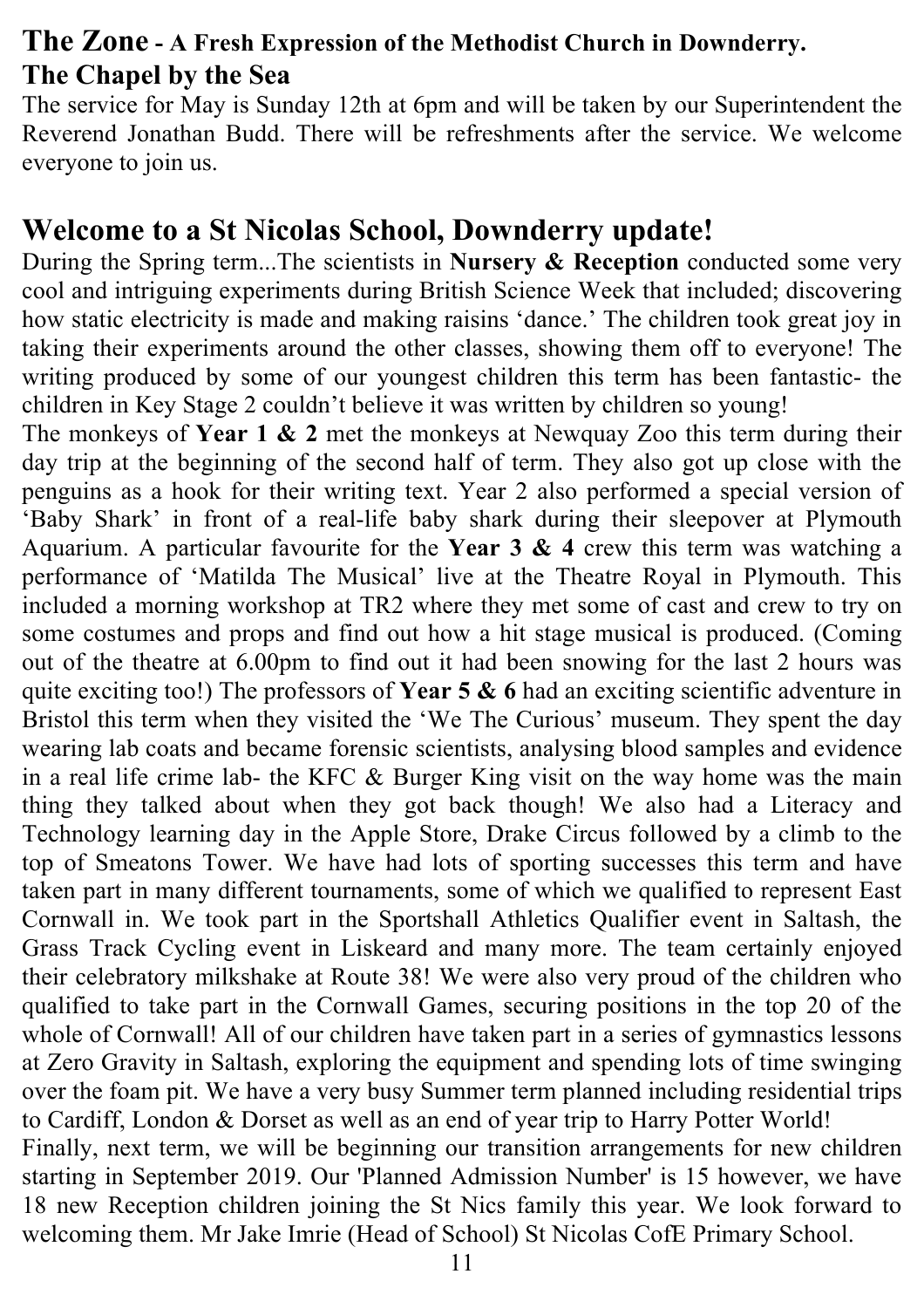#### **Polbathic Hall AGM - Thursday 16th May 2019**

Notice is hereby given that the Annual General Meeting of the Polbathic Village Hall will be held on the above date. the Hall will be open from 7pm in order for subscriptions to be paid prior to the meeting which will start at 7.30 pm prompt (please note if you have not paid your membership you are not eligible to vote at the AGM). The hall committee is always looking for new committee members and new ideas. the Polbathic Hall needs your support so please come along to the AGM - you will be most welcome.  $\mathbb{Z}_{n}$ 

#### **Hessenford News**

What a mixture of weather we've had recently but weren't we grateful for the wonderful weather we had over Easter for the Fun Day. Dug tells me that the Institute Funds were boosted by a good few hundred pounds so A BIG THANK YOU to everyone who organised, contributed to and supported the event. Inside the hall there were a lot of craft activities for the children to take part in and they obviously enjoyed producing their own unique decorations. A table was spread with some delicious small cakes & scones, plus there were two beautifully decorated large cakes for the 'Guess the Weight' competitions. These had been sponsored by Sarah & Angela and made by Rachel Collings from the Copley (it's a new skill that she's been working on so please contact her if you'd like her to make a cake for you). Inside the kitchen was kept busy providing teas, coffees, baps  $\&$  rolls filled with tasty hot  $\&$  cold fillings, while the children looked after the cold drinks & ice creams on the outside table. The children also played a big part in looking after the different competitions on the various outside tables, which gave the adults a break! The competition winners were: Daniella Williams from Bake for her Easter Bonnet; Rob Humphreys from H'ford the Simnel Cake and Sîan Humphreys from Seaton the Easter Chocolate Cake for 'Guess the Weight'. Briley Winstanley from H'ford for getting the most Marbles in the flowerpot & getting closest to the right number of Lego Pieces in the jar; Evan Barnes from Seaton for getting closest to guessing the right number of Chocolate Eggs in the jar and Marian Temlett from D'derry for guessing where the Easter Egg was hidden on Treasure Island. Of course the highlight of the afternoon was the Men's & Ladies Tug of War (best of three pulls) won by H'ford in both cases. Look out for a return challenge from Seaton & Downderry. Lovely to see the new owners of Peel Cottage at the Fun Day. I hope you got the chance to say hello to James, Carla, Georgia & Serena. **Gardening tips:** Don't forget to check out Alison's tables for plants and vegetables that are ready to plant out as she's got a great selection. Plant out summer bedding at the end of the month. Watch out for late frosts. Earth up potatoes, and promptly plant any still remaining. Water early & late to get the most out of your water. Get a water butt if you haven't already got one. Regularly hoe off weeds. Open greenhouse vents & doors on warm days. Mow lawns weekly. Check for nesting birds before clipping hedges. Lift & divide overcrowded clumps of daffodils  $\&$  other bulbs. Watch out for virburnam beetle  $\&$  lily beetle grubs. **Thought for the Month:** Try to be a rainbow in somebody's cloud.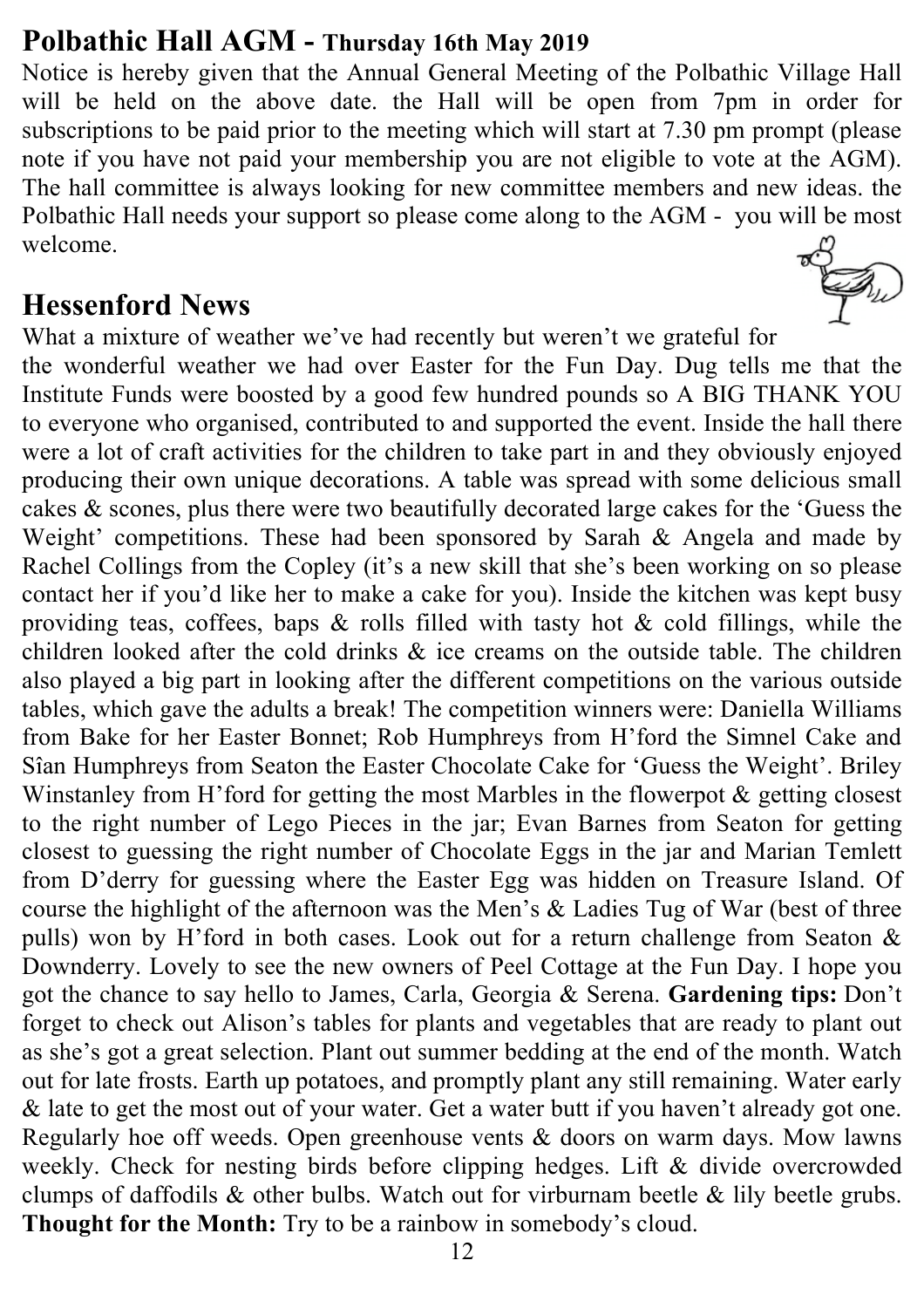#### 13

# **St Germans & District Garden Club**

Back in March we were treated to an enlightening tour of 'tender and unusual Perennials' by Brian Hiley who had been a nursery man for

many years, very ably assisted by his knowledgeable wife. We also had a visit to Trewithen Gardens to experience the delights of the garden that had been described to us by Gary Long in January.

Last month we had an equally interesting 'world tour' from John Price with pictorial evidence from his many travels showing us how so many of the flowers and plants we grow today came from growing wild in various parts of the world as well as some of our native species being transported to other countries and thriving in their wild.

This month our meeting is on Wednesday May  $22<sup>nd</sup>$  and is a return of one of our favourite speakers, Pat Ward, talking about the 'Gardens of the Lake District'. Visitors always welcome.

# **St Germans School - Governor Vacancy**

The Governors of St Germans School are looking to appoint a governor to join their Governing Board.

The role, which is a voluntary position, is to contribute to their work in ensuring high standards of achievement for their pupils by:

- Setting the school's vision, ethos and strategic direction;
- Holding the Headteacher to account for the educational performance of the school and its pupils and the performance management of staff; and
- Overseeing the financial performance of the school and making sure its money is well spent.

Governors are particularly keen to appoint someone who can strengthen existing links with the school and local community and those with skills in finance. If you would like to make a positive contribution to the education pupils receive at our community school, please complete an application form which can be obtained from the Clerk to Governors (contact details below). Further information on the role of a governor can be found at http://www.nga.org.uk/Be-a-Governor.aspx or from the Chair of Governors, Caroline Walke who can be contacted through the Clerk.

The completed application form should be returned to the Clerk, Debbie Stoneman by email to debbiestoneman@trailerland.co.uk or post at 'Flerswell', Trehunist, Liskeard PL14 3SD by Friday  $26^{th}$  May 2019.

All applicants will be contacted in due course.

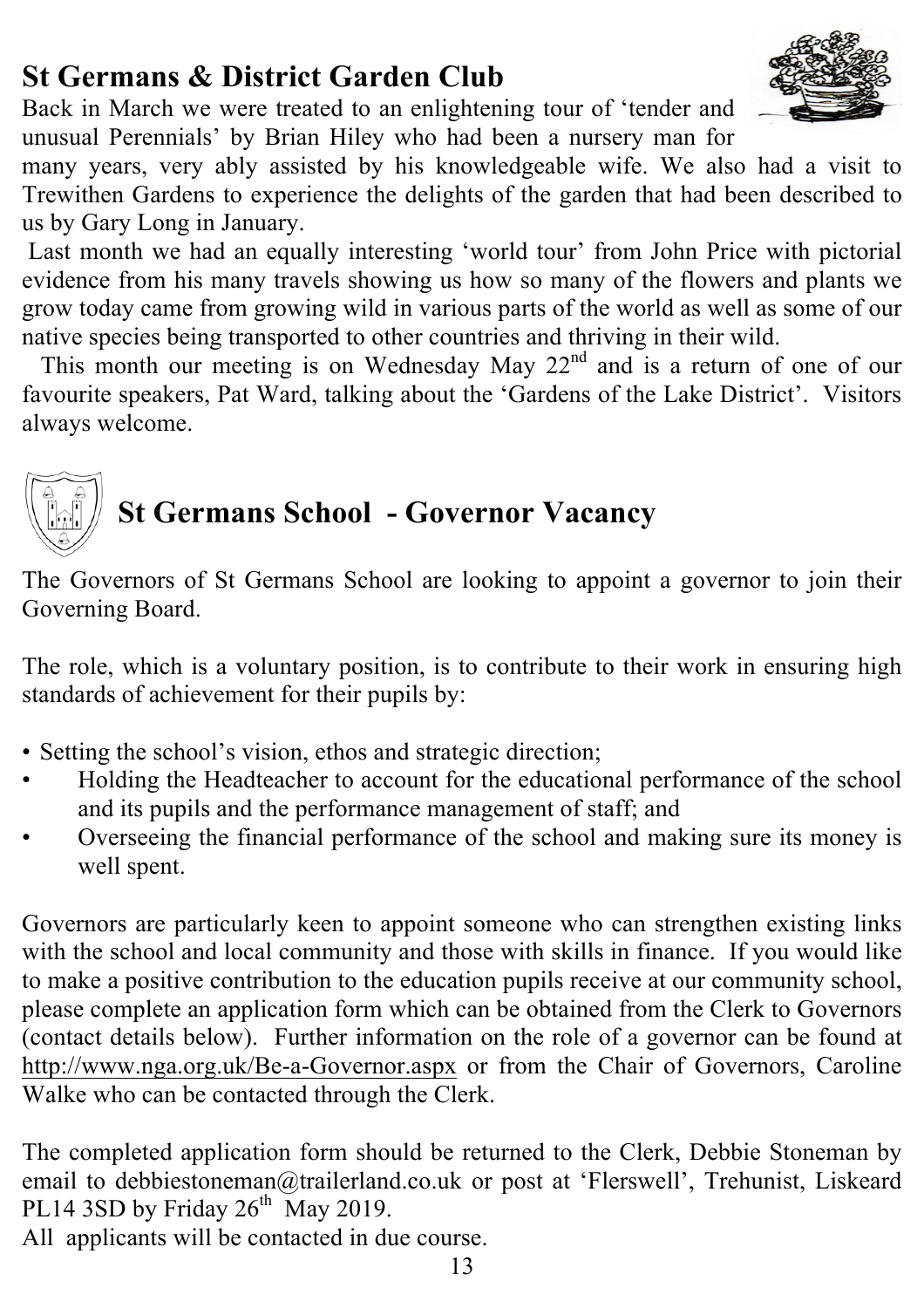# **St. Germans Community Centre 48th Open Flower and Vegetable Show – Eliot Hall**

Saturday 3rd August 2019 2.30 – 4.30 pm What a mixed bag of weather April gave us! Hopefully things are now on the turn and we can all look forward to a successful 48<sup>th</sup> Open Flower and Vegetable Show here in St Germans.

Our show schedules have been available in the local community for a couple of weeks now and we hope you have picked up a copy and

are already making your choices for the classes you will enter. The schedules are available from **ST GERMANS COMMUNITY SHOP – St Germans, QUAY LANE SURGERY - St Germans, DIRECT FROM THE DROP BOX OUTSIDE 67 ELIOT DRIVE - St Germans,** as well as other local business establishments.

CRAZY FOR CAKE - It is always a thought provoking process deciding what specific entries we are going to be putting into the show and this year is no exception. **Class 58 – A cake incorporating a fruit** leaves plenty of food for thought. Will we be going for – dried fruit like Sultanas, Raisins, Cherries, Dates, Prunes, Apricots, Peaches, Apples Or Pears? Or perhaps Cranberries, Blueberries, Strawberries, Figs, or even Mango? We may choose instead to go with candied fruits such as Papaya, Kiwi Fruit, Mirabelle, or Greengages. Although probably fresh fruit will be a popular choice with such a wide range of fruits available from Oranges to Lemons, Pineapple to Persimmons, Raspberries to Bananas and even Passion fruit or Kumquats! . How fancy will we go I wonder? Will it be play the safe game with a tried and tested quality cake? Or shall we push the boat out and go for something a little more unusual to grab the judges' attention...

HANDY MAKING HANDICRAFTS – An interesting class this year is **Class 68 – An item made from paper or card, including Decoupage**. This class leaves interpretation open to the imagination. Perhaps you may choose to Decoupage a money box or create a fancy 3D peacock or even whip up an origami Pokémon! This class is one that will be a site to behold on show day I am sure.

Other sections within the show you may be interested in are: Floral Art, Flowers, Vegetables, Art, Photography, and the much loved Children's only section. All the sections also have a class for children so if your loved one is a dab hand with a brush or has a keen eye with a camera pick up a schedule today to see what classes we have to inspire them.

**CURRENT VACANCY** – **Show Secretary** – having spent many years supporting our village shows it is with sadness that Margaret Walker has decided to step down as Show Secretary so if you can volunteer your time to help keep this show thriving please do get in touch. If you have some fresh ideas to help take the show forward towards its 50th year anniversary in 2021 or can spare a couple of hours around show time next year then **please do contact Margaret Walker on 01503 230471.**

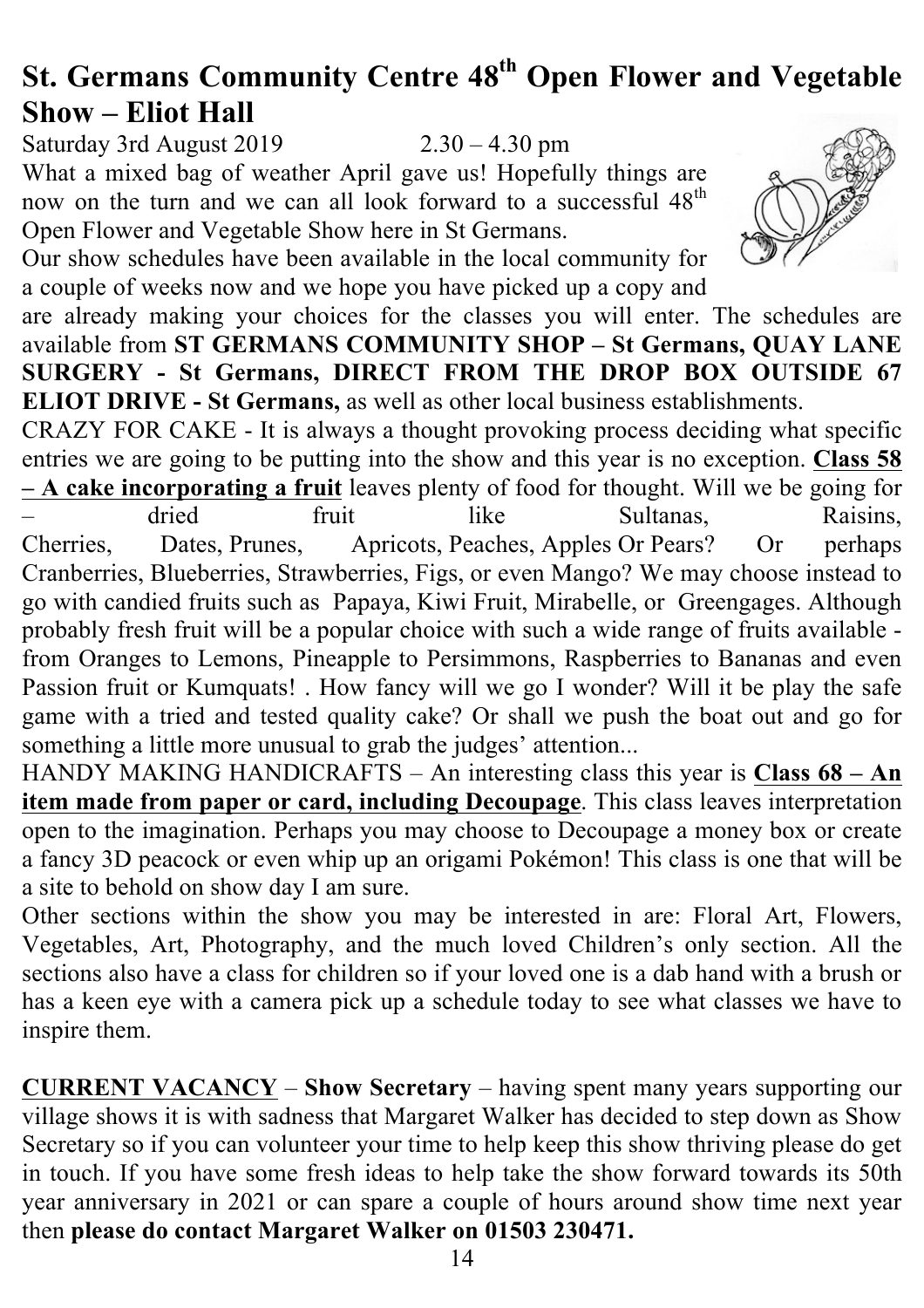# **Bus News**

As reported earlier, new 71 and 75 timetables start on Tuesday May 28th The **75 bus** reverts to its old route: a summary of the times (Monday to Saturday):

| Liskeard  | 0723 | 0955 | 1155 | 1415 | 1655 |
|-----------|------|------|------|------|------|
| Lloyds    |      |      |      |      |      |
| Widegates | 0736 | 1008 | 1208 | 1428 | 1708 |
| Downderry | 0747 | 1019 | 1219 | 1439 | 1719 |
| Crafthole | 0759 | 1031 | 1231 | 1451 | 1731 |
| Torpoint  | 0826 | 1047 | 1247 | 1507 | 1747 |
| Ferry     |      |      |      |      |      |
|           |      |      |      |      |      |
| Torpoint, | 0832 | 1102 | 1302 | 1524 | 1802 |
| Ferry     |      |      |      |      |      |
| Crafthole | 0848 | 1118 | 1318 | 1543 | 1818 |
| Downderry | 0859 | 1129 | 1329 | 1554 | 1829 |
| Widegates | 0912 | 1141 | 1341 | 1606 | 1842 |
| Liskeard  | 0926 | 1156 | 1356 | 1621 | 1856 |
| P.O.      |      |      |      |      |      |



All buses stop at Liskeard train station, Liskeard Morrisons, Hessenford and Seaton The new **71 service** runs between Liskeard, St Germans and Saltash:

| <b>Monday - Saturday</b> |      |      |      |      |         |  |  |
|--------------------------|------|------|------|------|---------|--|--|
| Liskeard                 | 0905 | 1105 | 1305 | 1625 |         |  |  |
| Menheniot                | 0923 | 1123 | 1323 | 1643 |         |  |  |
| <b>St Germans</b>        | 1944 | 1144 | 1344 | 1704 |         |  |  |
| Landrake                 | 0956 | 1156 | 1356 |      |         |  |  |
| Saltash                  | 1005 | 1205 | 1405 |      |         |  |  |
|                          |      |      |      |      | (72bus) |  |  |
| Plymouth                 |      |      |      |      | 1720    |  |  |
| Saltash                  | 1007 | 1207 | 1407 |      | 1742    |  |  |
| Landrake                 | 1017 | 1217 | 1417 |      | 1752    |  |  |
| <b>St Germans</b>        | 1024 | 1224 | 1424 | 1704 | 1759    |  |  |
| Menheniot                | 1044 | 1244 | 1444 | 1724 |         |  |  |
| Liskeard                 | 1102 | 1302 | 1502 | 1742 |         |  |  |
| Looe                     |      |      |      |      | 1825    |  |  |

For full details: https://www.plymouthbus.co.uk/, or 01752 662271 Saltash to Plymouth buses run every 10-15 minutes. Meeting to discuss the new timetables with a Plymouth Citybus manager: **Tuesday 21st May**, 11 a.m., Eliot Hall St Germans. All welcome. **Reminder! The May train timetable begins on Sunday 19th May** Alan Cousins 230106